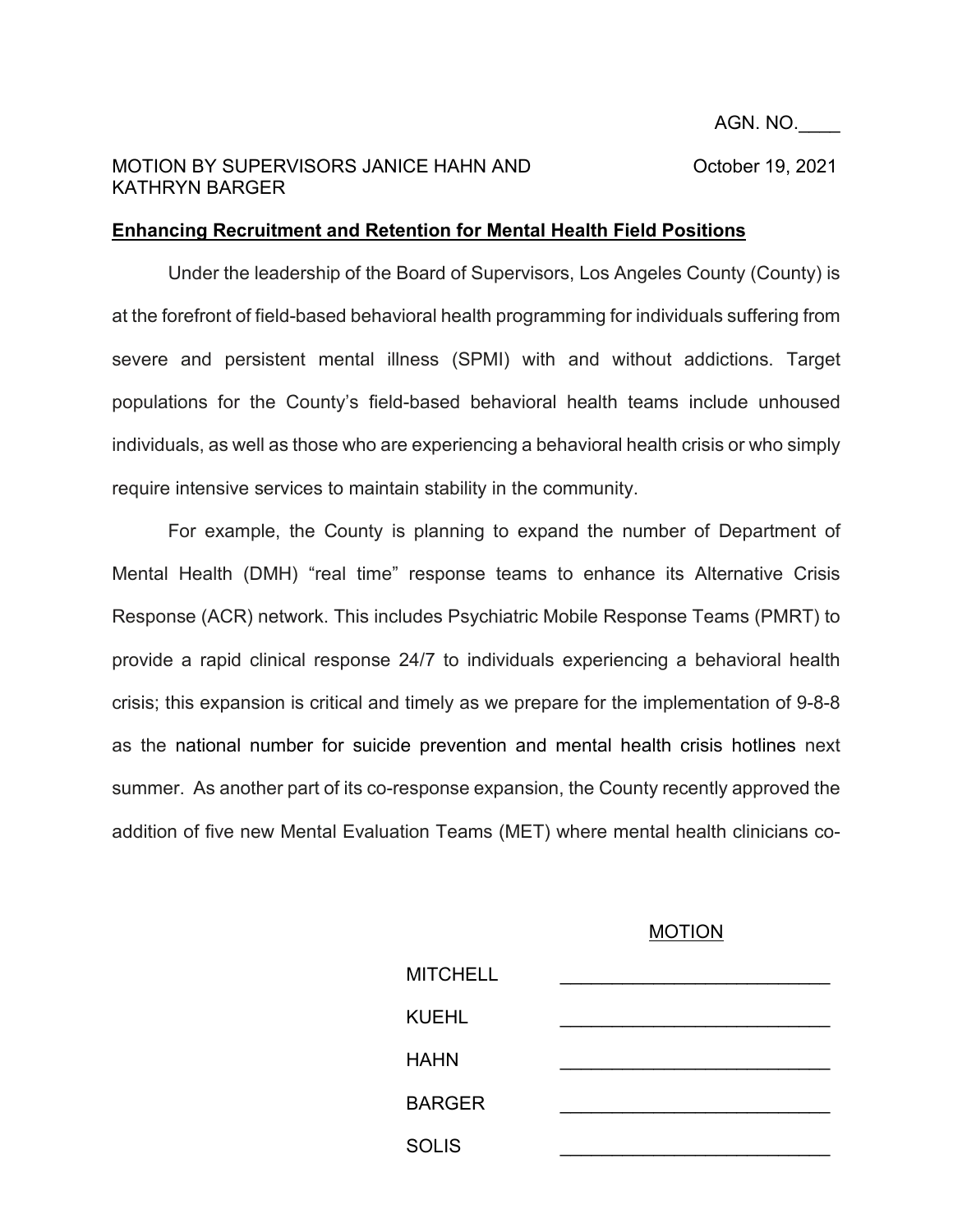respond with LA County Sheriff's deputies, bringing the County's total number of MET to 39.

In addition, DMH is in the process of increasing its Homeless Outreach and Mobile Engagement (HOME) team capacity. The HOME program focuses on intensive engagement and behavioral health services that are field-based (in the streets) to assist individuals experiencing homelessness and SPMI with or without addictions. DMH's Full-Service Partnership (FSP), an outpatient program that provides community based 24/7 wraparound treatment and social support, is another example of a field-based program in need of expansion.

The above field-based teams are integral parts of the County's overall system of care and its focus on a Care First, Jails Last justice reform movement. Without a strong ACR system in place, we rely too often on responses from law enforcement or paramedics, who are not properly equipped to provide appropriate treatment or, in some cases, may unintentionally escalate a situation and make it worse. Teams of behavioral health clinicians and peer support specialists that respond directly to individuals in crisis is what makes them an effective part of ACR.

At the same time that the County looks to expand its field-based capacity for behavioral health services, it is facing challenges for recruitment and retention, at least in part due to the COVID-19 driven increase in demand for mental health professionals across the nation, state, and here in LA County. Faced with an overall shortage of mental health staff, it is exceptionally difficult for DMH to recruit field positions like those on the PMRT, MET, HOME, and FSP teams. The jobs are very taxing, are not compatible with telework, require shifts outside of regular 9-5 hours as well as outside of typical structured clinical environments, and can be particularly demanding emotionally, mentally, and physically given the high need, unpredictable populations being engaged.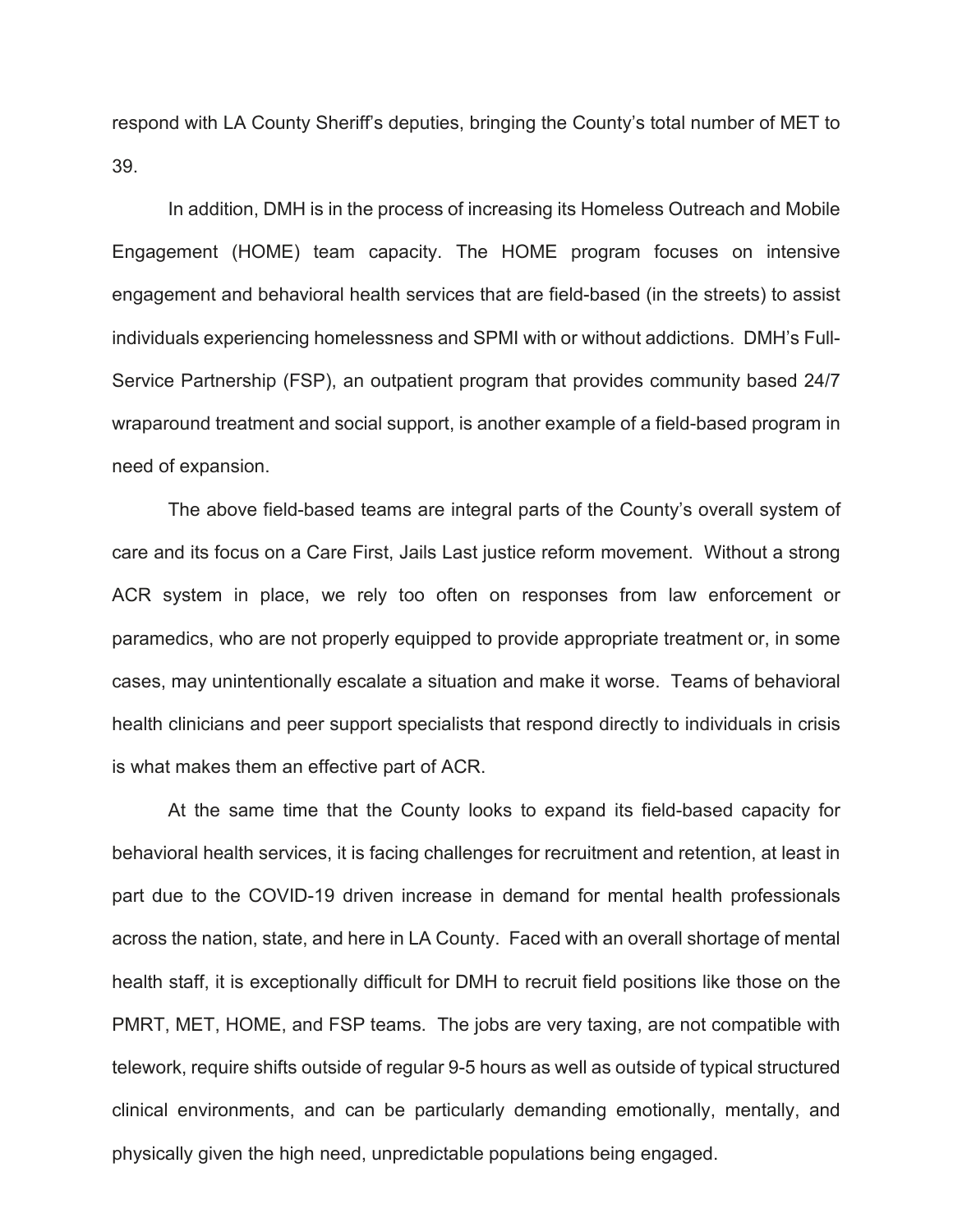For these reasons and presumably others, DMH is having difficulty recruiting and retaining its field-based workforce. This human resource challenge threatens LA County's ability to expand its service capacity in the field. It is vital that we address the workforce challenge that DMH is currently facing so that we can achieve our planned expansion of field-based teams.

**WE, THEREFORE MOVE** that the Board of Supervisors direct the Department of Mental Health (DMH) and the Chief Executive Officer, in consultation with the Department of Human Resources, to explore options to improve recruitment and retention of fieldbased mental health positions, and report back with their analysis of each option's feasibility in 45 days, such as:

- 1. Reclassifying positions and/or developing new classifications for mental health professionals and paraprofessionals (e.g. peer specialists) on Psychiatric Mobile Response Teams (PMRT), Mental Evaluation Teams (MET), Homeless Outreach and Mobile Engagement (HOME) teams, and Full Service Partnership (FSP) teams;
- 2. Relaxing the background check requirements for individuals applying for peer specialist positions, recognizing that peers serve an important role on the path to treatment and recovery and that past criminal records should not prevent them from filling these roles;
- 3. Evaluating DMH's current efforts to reactivate the loan forgiveness program to address the shortage of psychiatrists willing to work in field-based positions in the public sector; and
- 4. Considering other financial incentives for positions on PMRT, MET, HOME, and FSP teams to enhance recruitment, such as signing bonuses and hazard pay.